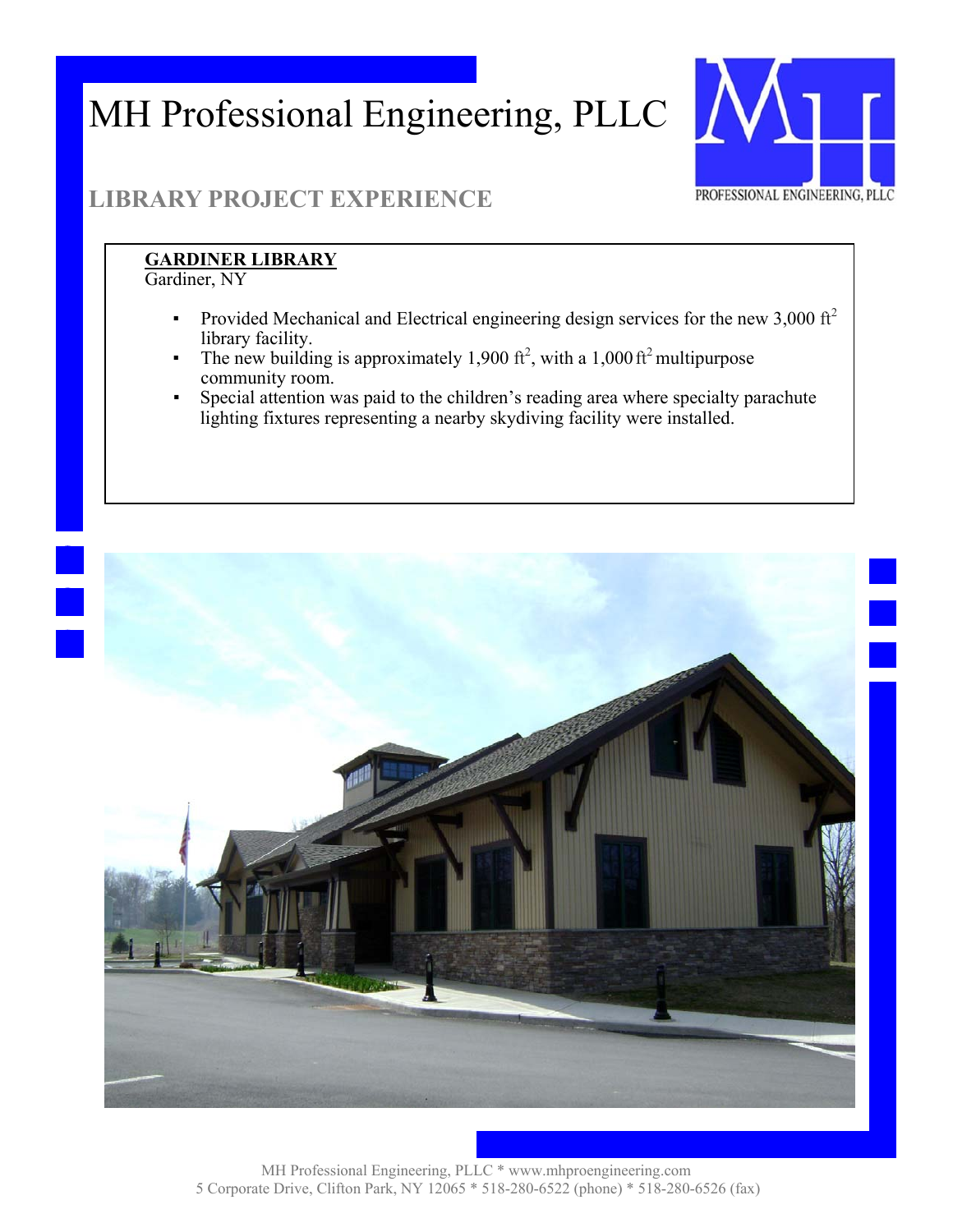## MH Professional Engineering, PLLC XX



#### **LIBRARY PROJECT EXPERIENCE**

#### **PETERSBURGH PUBLIC LIBRARY**

Petersburgh, NY

- Increases in patronage to the Petersburgh Public Library resulted in a necessary upgrade and renovation to building systems in order to provide adequate facilities.
- The scope of the project involved the design of  $H\dot{V}$ AC, electrical, and plumbing systems for the renovation of the existing basement and addition.